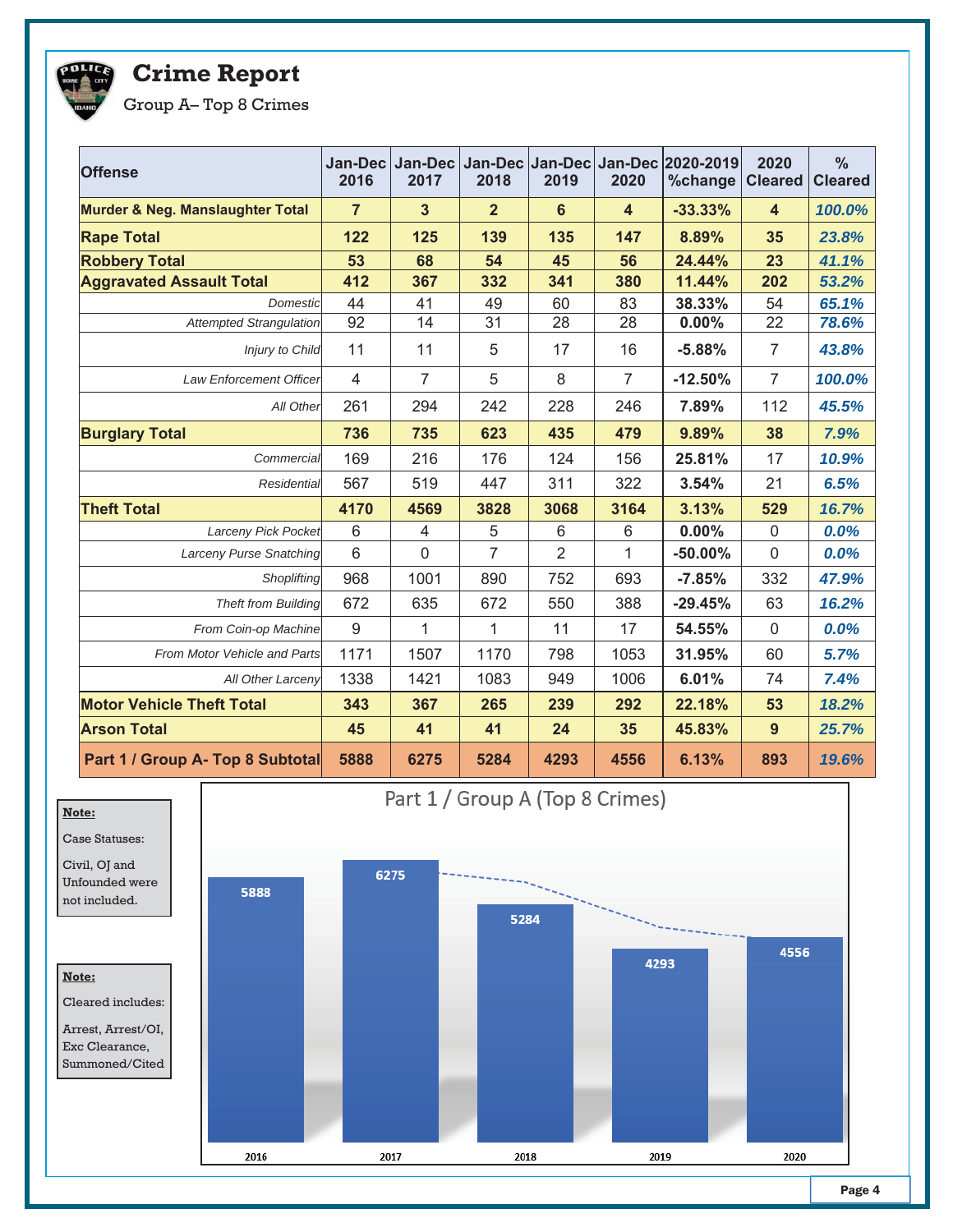## **POLICE**

**Crime Report**

Group A, Part 2

| <b>Other Reported Group A</b><br><b>Crimes (IBR)</b> | 2016           | 2017                    | 2018            | 2019           | 2020           | Jan-Dec Jan-Dec Jan-Dec Jan-Dec Jan-Dec 2020-2019<br>%change | 2020<br><b>Cleared</b> | $\frac{0}{0}$<br><b>Cleared</b> |
|------------------------------------------------------|----------------|-------------------------|-----------------|----------------|----------------|--------------------------------------------------------------|------------------------|---------------------------------|
| <b>Sexual Assault (Not Rape)</b>                     | 151            | 175                     | 204             | 183            | 210            | 14.75%                                                       | 68                     | 32.4%                           |
| Forcible Sodomy                                      | 30             | 47                      | 61              | 61             | 64             | 4.92%                                                        | 21                     | 32.8%                           |
| Sex Asslt W/Object                                   | 42             | 47                      | 53              | 32             | 44             | 37.50%                                                       | 14                     | 31.8%                           |
| <b>Forcible Fondling</b>                             | 79             | 81                      | 90              | 89             | 102            | 14.61%                                                       | 33                     | 32.4%                           |
| <b>Sexual Assault (No Force)</b>                     | 27             | 12                      | $6\phantom{1}6$ | $\overline{7}$ | $6\phantom{1}$ | $-14.29%$                                                    | 3                      | 50.0%                           |
| Incest                                               | 3              | 0                       | $\mathbf 0$     | $\overline{0}$ | $\mathbf{1}$   | #DIV/0!                                                      | 1                      | 100.0%                          |
| <b>Statutory Rape</b>                                | 24             | 12                      | 6               | $\overline{7}$ | 5              | $-28.57%$                                                    | $\overline{2}$         | 40.0%                           |
| <b>Assault / Battery</b>                             | 1627           | 1604                    | 1537            | 1442           | 1465           | 1.60%                                                        | 886                    | 60.5%                           |
| Att. Strangulation                                   | 2              | 76                      | 85              | 83             | 106            | 27.71%                                                       | 75                     | 70.8%                           |
| Domestic                                             | 551            | 497                     | 460             | 410            | 429            | 4.63%                                                        | 296                    | 69.0%                           |
| Injury to Child                                      | 88             | 103                     | 85              | 76             | 63             | $-17.11%$                                                    | 23                     | 36.5%                           |
| Law Enforcement Officer                              | 39             | 56                      | 51              | 62             | 64             | 3.23%                                                        | 64                     | 100.0%                          |
| All Other                                            | 947            | 872                     | 856             | 811            | 803            | $-0.99%$                                                     | 428                    | 53.3%                           |
| <b>Intimidation / Stalking</b>                       | 357            | 296                     | 346             | 282            | 256            | $-9.22%$                                                     | 114                    | 44.5%                           |
| <b>Kidnapping / Enticement</b>                       | 45             | 31                      | 32              | 32             | 24             | $-25.00%$                                                    | 14                     | 58.3%                           |
| <b>Porn/Obscene Material</b>                         | 34             | 69                      | 49              | 52             | 58             | 11.54%                                                       | 14                     | 24.1%                           |
| <b>Prostitution Offenses</b>                         | 13             | 12                      | $\mathbf{1}$    | $\overline{3}$ | $\overline{2}$ | $-33.33%$                                                    | $\mathbf 0$            | 0.0%                            |
| <b>Forgery &amp; Counterfeiting</b>                  | 255            | 236                     | 230             | 171            | 153            | $-10.53%$                                                    | 25                     | 16.3%                           |
| <b>Fraud</b>                                         | 1369           | 1313                    | 1286            | 1226           | 1325           | 8.08%                                                        | 153                    | 11.5%                           |
| False Pretense/Swindle                               | 313            | 281                     | 344             | 421            | 385            | $-8.55%$                                                     | 91                     | 23.6%                           |
| Credit Card / ATM                                    | 487            | 507                     | 505             | 403            | 448            | 11.17%                                                       | 44                     | 9.8%                            |
| Impersonation                                        | 516            | 454                     | 353             | 124            | 66             | $-46.77%$                                                    | 14                     | 21.2%                           |
| Welfare                                              | $\mathbf 0$    | $\overline{2}$          | $\mathbf 0$     | $\mathbf 0$    | $\mathbf 0$    | #DIV/0!                                                      | $\mathbf 0$            | #DIV/0!                         |
| Wire                                                 | 53             | 39                      | 83              | 77             | 116            | 50.65%                                                       | $\overline{2}$         | 1.7%                            |
| <b>Hacking</b>                                       | $\mathbf 0$    | $\mathbf 0$             | 1               | 8              | 14             | 75.00%                                                       | $\mathbf 0$            | 0.0%                            |
| <b>Identity Theft</b>                                | $\mathbf 0$    | $\mathbf 0$             | $\mathbf 0$     | 193            | 299            | 54.92%                                                       | $\overline{2}$         | 0.7%                            |
| <b>Embezzlement</b>                                  | 40             | 44                      | 66              | 56             | 24             | $-57.14%$                                                    | $\overline{9}$         | 37.5%                           |
| <b>Extortion/Blackmail</b>                           | 10             | 18                      | 28              | 14             | 38             | 171.43%                                                      | $\overline{1}$         | 2.6%                            |
| <b>Bribery</b>                                       | 1              | 1                       | $\mathbf 0$     | $\mathbf 0$    | $\mathbf 0$    | #DIV/0!                                                      | $\mathbf 0$            | #DIV/0!                         |
| <b>Gambling Offenses</b>                             | $\overline{1}$ | $\bf{0}$                | $\bf{0}$        | $\mathbf{0}$   | $\mathbf 0$    | #DIV/0!                                                      | $\mathbf{0}$           | #DIV/0!                         |
| <b>Vandalism Total</b>                               | 1660           | 1608                    | 1231            | 1382           | 1188           | $-14.04%$                                                    | 202                    | 17.0%                           |
| Graffiti                                             | 409            | 391                     | 254             | 468            | 350            | $-25.21%$                                                    | 9                      | 2.6%                            |
| Damaged Property                                     | 1251           | 1217                    | 977             | 914            | 838            | $-8.32%$                                                     | 193                    | 23.0%                           |
| <b>Drug Violations</b>                               | 1741           | 1558                    | 1849            | 1866           | 1459           | $-21.81%$                                                    | 1231                   | 84.4%                           |
| <b>Drug Paraphernalia</b>                            | 1107           | 1133                    | 1339            | 1376           | 1086           | $-21.08%$                                                    | 943                    | 86.8%                           |
| <b>Stolen Property Offenses</b>                      | 69             | 63                      | 68              | 54             | 52             | $-3.70%$                                                     | 32                     | 61.5%                           |
| <b>Weapon Law Violations</b>                         | 149            | 156                     | 152             | 151            | 131            | $-13.25%$                                                    | 77                     | 58.8%                           |
| <b>Animal Cruelty</b>                                | $\pmb{0}$      | $\pmb{0}$               | $\pmb{0}$       | 9              | 12             | 33.33%                                                       | 3                      | 25.0%                           |
| <b>Human Trafficking</b>                             | $\overline{2}$ | $\overline{\mathbf{3}}$ | 1               | 1              | 1              | 0.00%                                                        | $\mathbf 0$            | 0.0%                            |
| <b>Part 2 /Group A Subtotal</b>                      | 8658           | 8332                    | 8425            | 8307           | 7490           | $-9.84%$                                                     | 3775                   | 50.4%                           |
| <b>IBR Group A Totals</b>                            | 14546          | 14607                   | 13709           | 12600          | 12046          | $-4.40%$                                                     | 4668                   | 38.8%                           |